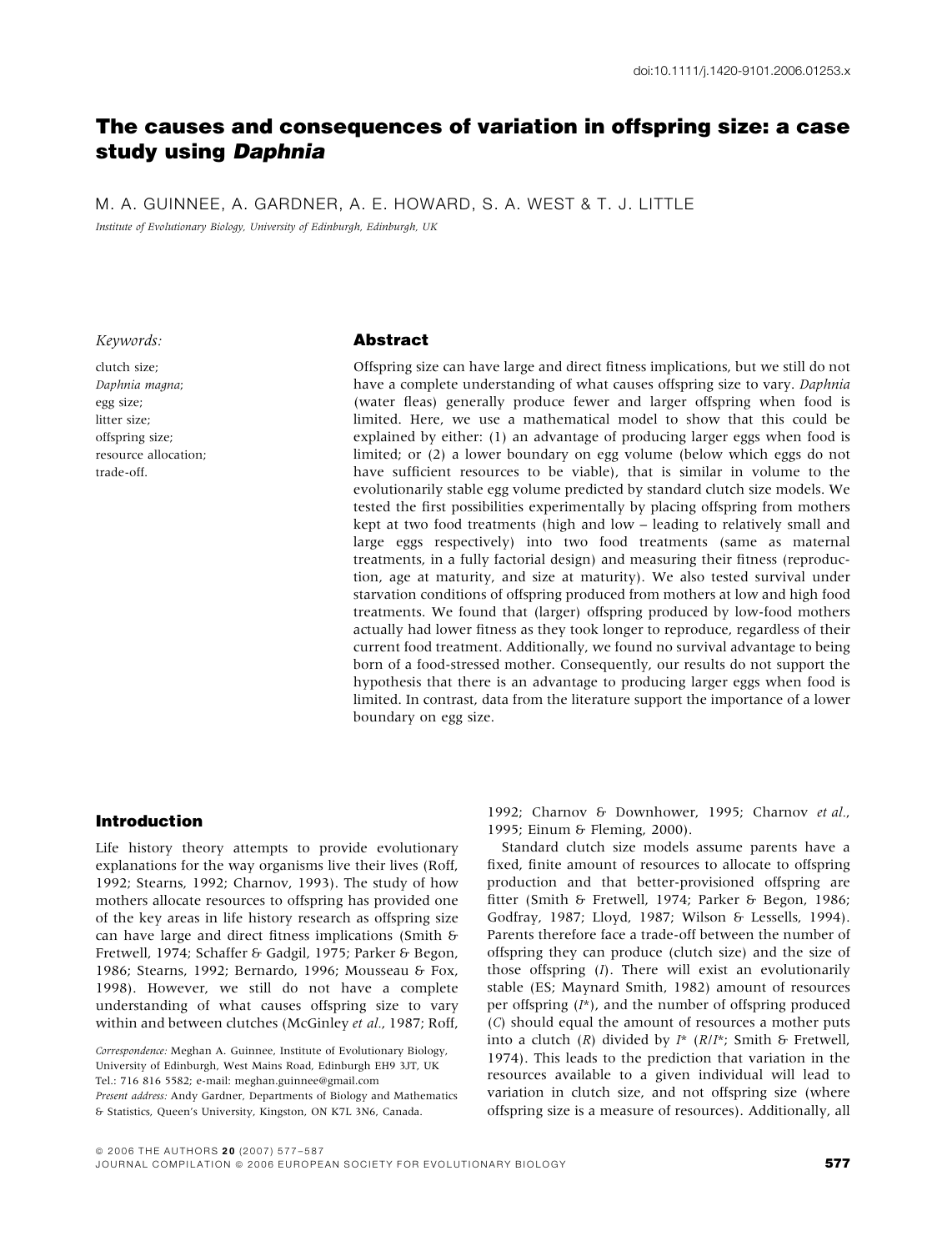offspring within a clutch will receive equal resources, a result that has been supported empirically in Daphnia magna (Guinnee et al., 2004) and a fish (Downhower & Charnov, 1998).

However, the amount of resources a mother has  $(R)$ will rarely be an exact integer multiple of the optimum egg size  $(I^*)$ . At larger clutch sizes, this is relatively inconsequential because any excess or deficit in resources is divided over many eggs. In contrast, for small clutches, where such an excess or deficit must be somehow divided over a very small number of eggs, allocation choices may be more complicated. Imagine a mother that has sufficient resources for one and a half standard-sized eggs (i.e.  $R = 1.5 \times I^*$ ). She will have to produce either one egg that has 50% greater than ES resources, or two eggs, each with 25% less than ES resources. Alternatively, a mother that has resources sufficient for ten and a half eggs (i.e.  $R = 10.5 \times I^*$ ) will produce either 10 eggs, each with 5% greater than ES resources, or 11 offspring, each with approximately 5% less than ES resources. Therefore, as recognized by Ebert (1994) and Charnov & Downhower 1995; Charnov et al. 1995, as clutch size increases, the possible amount of variation in offspring size between producing a clutch size of C and a clutch size of  $C + 1$  decreases. This process can lead to more complicated relationships between the number and size of offspring when clutch sizes are small.

Models specifically developed to deal with this small integer problem predict that: (1) the variance in offspring size decreases with increasing clutch size (Ebert, 1994; Charnov & Downhower, 1995; Charnov et al., 1995); and (2) the range of offspring size decreases at a rate that is not dependent on the specific details of the underlying trade-offs (Charnov & Downhower, 1995; Charnov et al., 1995). Prediction 1 has been supported empirically in a number of species, including a fish (Charnov et al., 1995), parasitic wasps (Mayhew, 1998; West et al., 2001; Guinnee et al., 2005), and the species of *Daphnia* used here (Guinnee et al., 2004). However, in experiments specifically designed to test these predictions with Daphnia, we did not find support for prediction 2. Instead, we found that the rate at which the range of egg volumes decreased with clutch size did not show a strong fit to the predictions of Charnov and colleagues' model. Additionally, individuals with greater resources (higher food availability) produced both a larger clutch size and smaller eggs (Guinnee et al., 2004; see below). The production of smaller eggs under conditions of greater food availability has also been observed in several other studies on Daphnia (Table 1).

Here we extend Charnov and colleagues' model to examine two possible explanations for why the ES egg size should decrease with increasing clutch size. One possibility is that there exists a lower boundary on egg volume, below which eggs are not viable (Glazier, 1992; Guinnee et al., 2004), that is similar in volume to the ES egg size predicted by standard clutch models  $(I^*)$ . Charnov and colleagues' invariant model predicts that the greatest variation in egg size will occur at small clutch sizes – and therefore also predicts that the smallest eggs (as well as the largest) will occur at small clutch sizes. However, if there exists a lower limit on egg size that is within the range of egg sizes predicted by the model, small eggs (which are predicted by Charnov and colleagues' model to be more prevalent at small clutch sizes) will not be produced, because they will not be viable. This will lead to an increased average egg size at small clutch sizes.

Alternatively, it might be that the ES egg size varies with resource availability as was suggested by Ebert (1994). For example, if the ES offspring size decreases with food availability, we would expect individuals with more food to produce more and smaller offspring (Glazier, 1992; Ebert, 1994; Guinnee et al., 2004). Here, we report the results of an experiment on Daphnia designed to test this idea empirically. Specifically, we studied the fitness

Table 1 Studies examining the relationship between resources available to a mother and change in egg or offspring size in Daphnia.

| Source                       | Species      | Measure of resource<br>investment | Change in egg/offspring size<br>with increase in food | No. of treatments |  |
|------------------------------|--------------|-----------------------------------|-------------------------------------------------------|-------------------|--|
| Boersma (1995)               | D. galeata   | Egg carbon content                | Increase, then decrease                               | 4                 |  |
| Gliwicz & Guisande (1992)    | D. hyalina   | Neonate length                    | Decrease                                              | 3                 |  |
| Enserink et al. (1990)       | D. magna     | Neonate length                    | Decrease                                              | 4                 |  |
| Glazier (1992)               | D. magna     | Egg mass                          | Decrease or no relationship (2 clones)                | 2                 |  |
| Ebert (1993)                 | D. magna     | Neonate length                    | Decrease                                              | 13                |  |
| Enserink et al. (1993)       | D. magna     | Neonate length                    | Decrease                                              | 3                 |  |
| Trubetskova & Lampert (1995) | D. magna     | Egg length and egg mass           | Decrease                                              | 2                 |  |
| Boersma (1997)               | D. magna     | Neonate mass                      | Decrease                                              | 2                 |  |
| Taylor (1985)                | D. pulex     | Egg mass                          | Decrease                                              | 2                 |  |
| Lynch (1989)                 | D. pulex     | Egg mass                          | Increase                                              | 9                 |  |
| Tessier & Consolatti (1991)  | D. pulex     | Neonate length                    | Increase                                              | 3                 |  |
| LaMontagne & McCauley (2001) | D. pulex     | Neonate length                    | Increase                                              | 2                 |  |
| Taylor (1985)                | D. pulicara  | Egg mass                          | No change                                             | 2                 |  |
| Tessier & Consolatti (1991)  | D. pulicaria | Neonate length                    | Increase, then decrease                               | 3                 |  |
| Gliwicz & Guisande (1992)    | D. pulicaria | Neonate mass                      | Decrease                                              | 3                 |  |
|                              |              |                                   |                                                       |                   |  |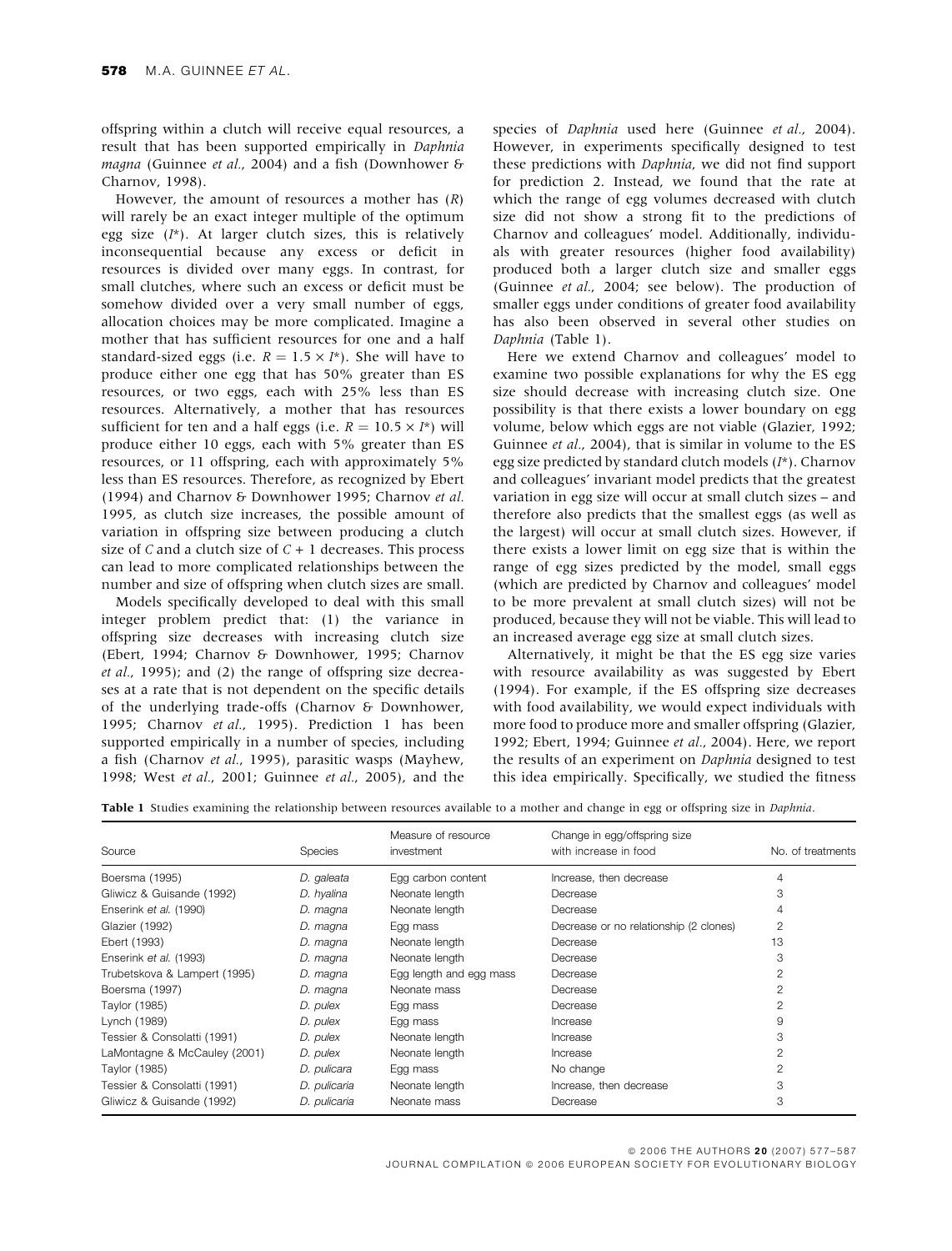consequences of hatching from small vs. large eggs at different food treatments. Our experiments were carried out on a single clonally reproducing strain of Daphnia to avoid complications caused by genetic variation or genotype  $\times$  environment interactions.

# The model

#### Dimensionless clutch size invariants

In this section, we first describe the small integer invariant clutch size model developed by Charnov & Downhower (1995) and Charnov et al. (1995) and then extend it to investigate two possible explanations for the observed lack of fit between theory and data from D. magna. The invariant model discussed here does not use log–log plots, which can suffer from limitations (Nee et al., 2005). Table 2 outlines the notation used in this section. Assume that offspring survival is equivalent to offspring fitness and increases with offspring size according to:

$$
S = S_{\rm m} \{ 1 - \exp[-d(I - I_0)] \},
$$
 (1)

where *I* is offspring size,  $I_0$  is minimum viable offspring size,  $S_m$  is the asymptotic survival approached as  $I \rightarrow \infty$ , and the parameter  $d$  determines the shape of the survival curve. The diminishing returns from investment into a particular offspring means that, for a given clutch size (C), total offspring fitness is maximized by allocating total resources  $(R)$  equally within the clutch, i.e. each offspring is of size  $I = R/C$ . The fitness function to be maximized by natural selection is thus:

$$
w = CS \propto \left(\frac{R}{I}\right) \{1 - \exp[-d(I - I_0)]\}.
$$
 (2)

Note that the value of  $S_m$  is irrelevant, as it merely provides a constant rescaling of absolute fitness. We can re-arrange this fitness function so as to describe the maximization problem in a dimensionless way:

$$
w \propto \left(\frac{R/I_0}{I/I_0}\right) \left\{1 - \exp\left[-dI_0\left(\frac{I}{I_0} - 1\right)\right]\right\}.
$$
 (3)

Here, the units of  $d$  (size<sup>-1</sup>) and  $I_0$  (size) cancel in the product  $dI_0$ , which is the key dimensionless parameter

Table 2 A summary of notation used in this article.

| Symbol         | Definition                                                     |
|----------------|----------------------------------------------------------------|
|                | Offspring size                                                 |
| $I_{\Omega}$   | Minimum viable offspring size                                  |
| $\mathsf{I}^*$ | Evolutionarily stable offspring size                           |
| C              | Clutch size; number of offspring in a clutch                   |
| R              | Resource availability; total offspring size of a clutch        |
| S              | Offspring survival probability                                 |
| $S_{m}$        | Maximum offspring survival probability                         |
| d              | Shape parameter relating offspring size to survival            |
| W              | Mother's fitness                                               |
| λ              | Parameter relating resource availability to offspring survival |

describing the system. It is the shape of the function relating (relative) investment into individual offspring to the (relative) survivorship of individual offspring. The units of  $R$  (size) and  $I_0$  (size) cancel in the dimensionless fraction  $R/I_0$ , which is the (relative) amount of resources available to a particular mother, and the units of I (size) and  $I_0$  (size) cancel in the dimensionless fraction  $I/I_0$ , which is the (relative) allocation of resources to each offspring. There are three immediate advantages of re-phrasing the maximization problem in this way. First, the number of parameters governing a mother's clutch size decision is reduced from three  $(d, I_0 \text{ and } R)$  to two  $(dI_0$ and  $R/I_0$ ), making analysis simpler. Secondly, unit measures of offspring size are entirely arbitrary. A researcher measuring offspring size in milligrams will have different values of  $d$  and  $I_0$  than a researcher who measures in ounces, although the pair should agree on the value of the dimensionless quantity  $dI_0$ . Thirdly, it removes (unimportant) differences in scale. Any two mothers whose offspring provisioning decision is captured by eqn 3 and who share the same values of  $dI_0$  and  $R/I_0$  will maximize their fitness with the same value of  $I/I_0$  (which we shall denote  $I^*$ / $I_0$ ), regardless of whether one belongs to a species whose minimum viable egg size  $(I_0)$  is orders of magnitude larger than for the other species. In this respect, different populations or species with similar  $dI_0$ values can be regarded as closely equivalent, despite potential differences in absolute egg size.

For small clutches,  $I/I_0$  is constrained because  $C = R/I$ necessarily takes integer values. Charnov & Downhower (1995) and Charnov et al. (1995) have used heuristic arguments to show that this leads to several predictions, one of which is relevant here. The variation in offspring size (between clutches) is predicted to decrease with increasing clutch size, following the invariant rule:

$$
\frac{I_{\max,C} - I_{\min,C}}{I_{\max,C-1} - I_{\min,C-1}} \approx \frac{C - 1}{C},\tag{4}
$$

where  $I_{\text{max},C}$  and  $I_{\text{min},C}$  are respectively the maximum and minimum offspring sizes observed among clutches of C offspring. However, data from D. magna showed that although the variation in offspring size (between clutches) decreased with increasing clutch size, it did not do so as predicted by eqn 4. Interestingly, mean offspring size also decreased with increasing clutch size in that study (Fig. 1; Guinnee et al., 2004). We will investigate to what extent this can be explained by: (1) exploring how the invariant pattern varies with offspring fitness as determined by the shape of the offspring survival function; and (2) looking at the consequences of offspring fitness varying with resources and maternal resources.

#### Shape of the survival function

The predictions of Charnov & Downhower (1995) and Charnov et al. (1995) are only approximate, and may

<sup>© 2006</sup> THE AUTHORS 20 (2007) 577-587

JOURNAL COMPILATION © 2006 EUROPEAN SOCIETY FOR EVOLUTIONARY BIOLOGY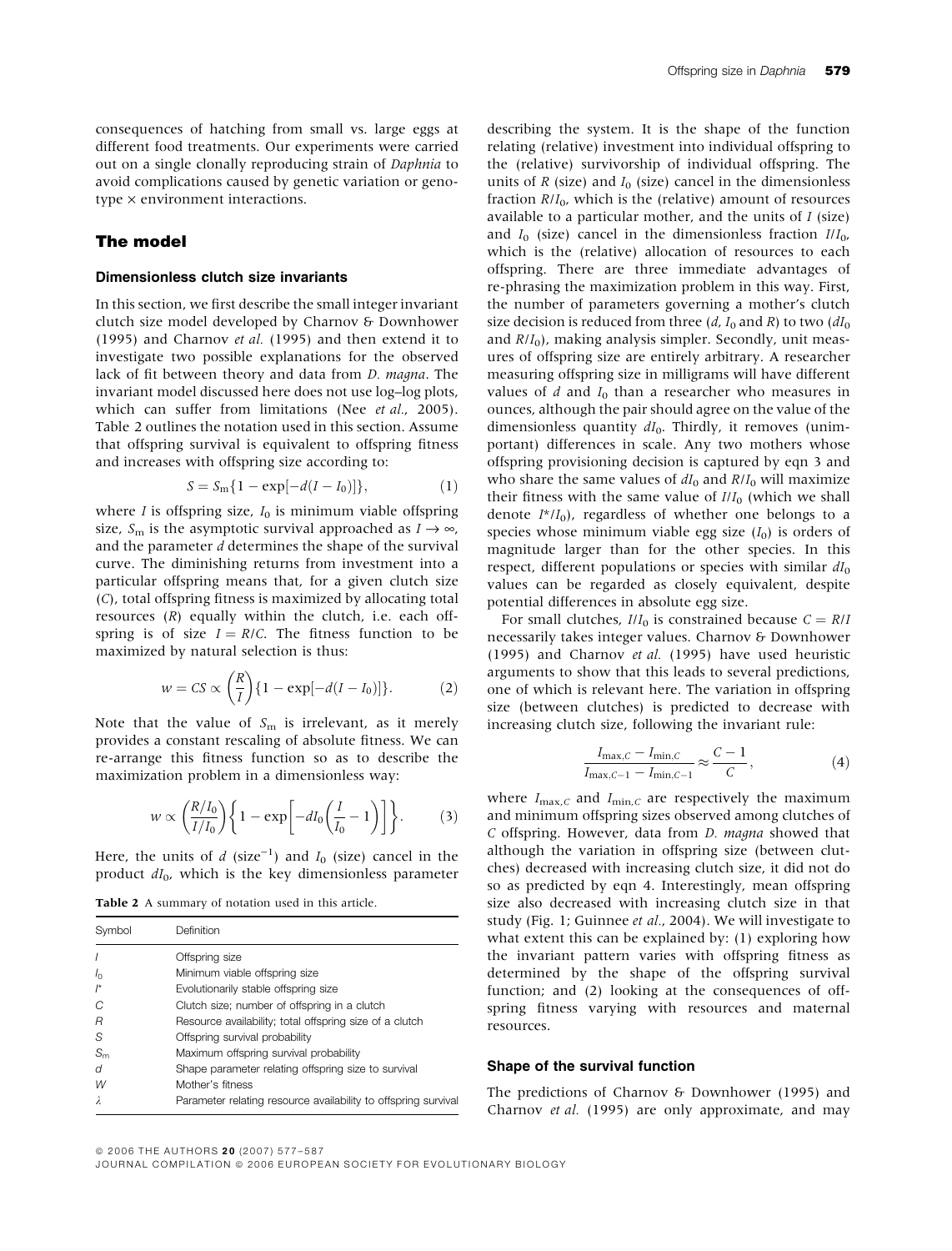

Fig. 1 Results of egg size experiment on Daphnia magna described by Guinnee *et al.* (2004). Note that there are no data for clutch sizes  $=$ 1. Mean (diamonds), 90th percentile (triangles) and 10th percentile (squares) for egg volume for clutches of size 2–10. Linear trend line: mean,  $y = -0.001x + 0.05$ ,  $r^2 = 0.86$ ; 90th percentile,  $y = -0.002x + 0.07$ ,  $r^2 = 0.85$ ; 10th percentile,

 $y = -0.0003x + 0.04$ ,  $r^2 = 0.15$ . Variation in egg size decreased with increasing clutch size (see original publication for statistics), but the decrease was nonsymmetrical. The 90th percentile of mean egg size decreased with increasing clutch size (slope  $= -0.0019$  mm<sup>3</sup>/clutch size,  $r_s = -0.92$ ,  $n = 10$ ,  $P = 0.0002$ ), but the 10th percentile did not increase with clutch size (slope =  $0.0003$  mm<sup>3</sup>/clutch size;  $n = 10$ ,  $r_s = -0.61$ ,  $P = 0.060$ ). Data and statistics were first reported in Guinnee et al. (2004).

vary with the shape of the offspring survival function. One potential explanation for a negative relationship between mean offspring size and clutch size is that there is a lower boundary on egg volume below which eggs do not have the minimum necessary amount of resources to be viable. If this is the case, the possible egg sizes will be limited, and this will affect the predictions of Charnov and colleagues' model.

We investigate the possibility that the departure from the predictions of Charnov and colleagues' model among the *D. magna* data (Fig. 1; Guinnee et al., 2004) results from a minimum viable egg size by exploring how the model predictions vary with  $dI_0$ . Larger values of  $dI_0$ correspond to a steep increase in offspring survival with increasing offspring size close to the point at which offspring are only just viable  $(I_0)$ , so that maximum survival  $(S_m)$  is approached with relatively little investment, and further investment into offspring size translates into only a very small improvement in survival. Smaller values of  $dI_0$  correspond to a much shallower survival slope, so that maximum survivorship  $(S_m)$  is approached only for offspring many times larger than the minimum viable size  $(I_0; Fig. 2)$ . We find that varying  $dI_0$ translates into variation in the invariant pattern. Charnov and colleagues' model predicts that the range of



Fig. 2 The relationship between offspring size  $(I)$  and offspring fitness (S) can be described by a single dimensionless number,  $dI_0$ . This is the product of minimum viable offspring size  $(I_0;$  units of size) and the shape parameter of the survival eqn 1 (*d*; units of size<sup>-1</sup>). Survival increases from zero and asymptotes at a maximum  $(S_m)$  as size increases from  $I_0$ . Low values of  $dI_0$  correspond to slow increase of survival with size, whereas higher values of  $dI_0$  correspond to steep increase close to  $I_0$ , rapidly levelling off at the maximum,  $S_m$ . In the limit as  $dI_0 \rightarrow \infty$ , survival steps from zero to maximum survival at  $I = I_0$ .

offspring sizes should approximately follow the pattern described in eqn 4, and we find that this holds well for  $dI_0 \approx 1$  and less well for smaller or larger values of  $dI_0$ , although for very large  $dI_0$  the prediction is again very accurate. Additionally, mean egg size decreases with increasing values of  $dI_0$ . The pattern observed in the D. magna data (Fig. 1; Guinnee et al., 2004), i.e. that mean offspring size is a decreasing function of clutch size, appears to correspond to high values of  $dI_0$  (see  $dI_0 \rightarrow \infty$ in Fig. 3). This suggests that *D. magna* might have a relatively large minimum viable egg size  $(I_0;$  relative to  $I^*$ ), and beyond this size there is little increase in the probability of survival.

# Offspring survival varies with resource (food) availability

Another possible explanation for a negative correlation between mean offspring size and clutch size is that the ES offspring size decreases with clutch size (Glazier, 1992; Ebert, 1994; Guinnee et al., 2004). This would be the case if greater resource (food) availability (higher  $R/I_0$ ) lead to both increased clutch sizes and a lower ES offspring size (lower  $I^*/I_0$ ), i.e. the fitness benefit of being a large offspring is greater in low-food environments (Hutchinson, 1951; Green, 1966; Goulden et al., 1987; Gliwicz & Guisande, 1992), and maternal environment is indicative of offspring environment. This could be encapsulated in our model by a positive correlation between  $dI_0$  and a mother's relative resources ( $R/I_0$ ). For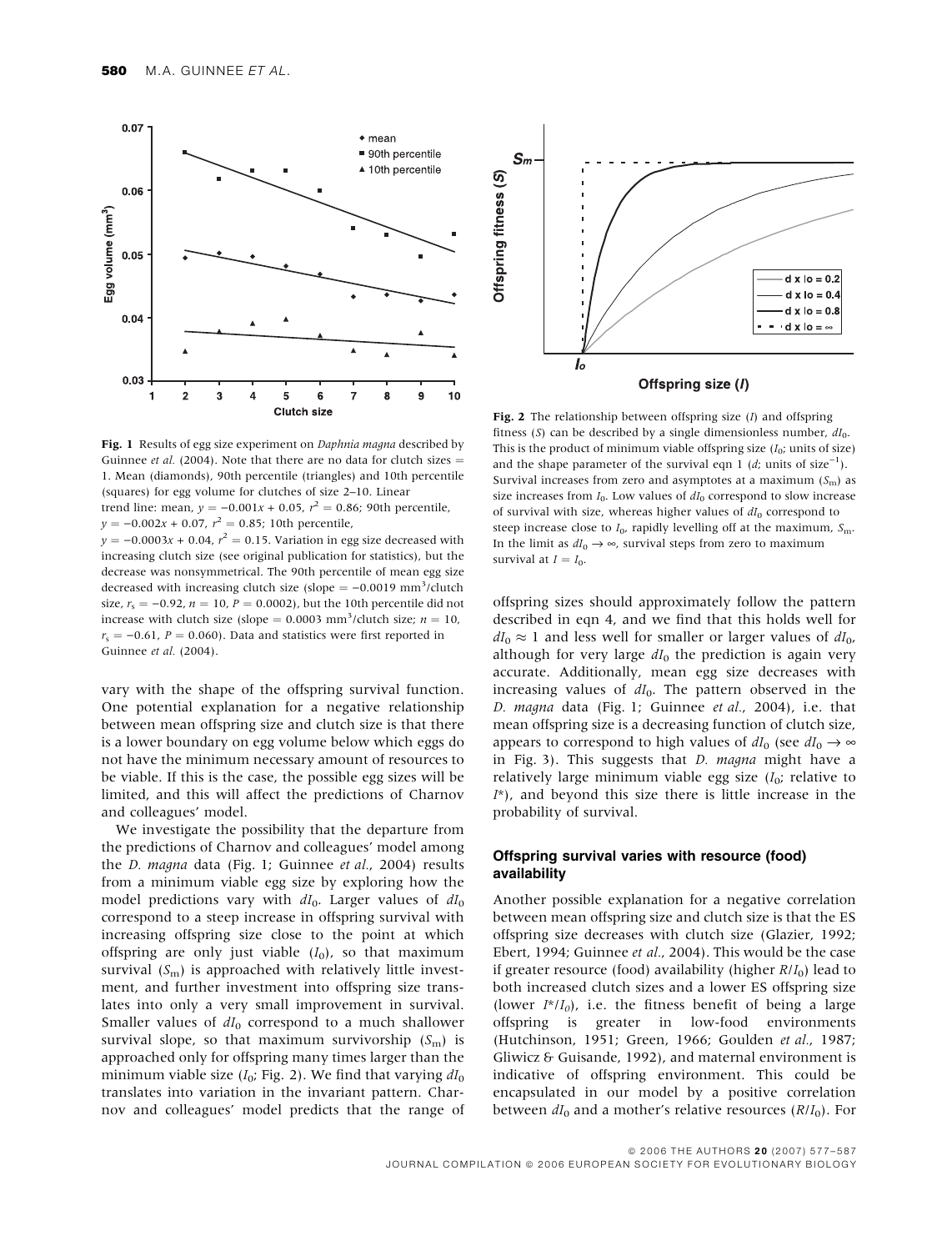

Fig. 3 Switch point patterns for different values of the dimensionless number  $dI_0$ . The squares represent the largest offspring size, the diamonds the mean offspring size, and the triangle the minimum offspring sizes, predicted for that clutch size.

simplicity, we assume a proportional relationship:  $dI_0 =$  $\lambda R/I_0$ , where the dimensionless parameter  $\lambda$  describes how dependent the size/survival relationship is on relative resource availability  $(R/I_0)$ . High maternal resources indicate a comfortable environment, so that



Fig. 4 The steepness of the fitness curve varies with resources  $(R)$ and  $\lambda$ . The more resources  $(R)$  available to an individual, and the larger the value of  $\lambda$ , the faster the function relating offspring size to offspring fitness approaches an asymptote, and the smaller the optimum offspring size  $(I^*)$ .

the offspring size/survival relationship is flattened, and thus the ES offspring size is decreased. The parameter  $\lambda$ determines how rapidly the shape of the survival curve changes with  $R/I_0$  (Fig. 4). Implementing this change in the model significantly disturbs the invariant relationship only for small clutch sizes, and the observed data (Fig. 1) is most consistent with larger values of  $\lambda$  (Fig. 5).

# Materials and methods

#### Study organisms

The clone of *D. magna* used in these experiments originated in the Gaarzerfeld pond, Northern Germany. Previously, we found that this clone produces larger eggs at smaller clutch sizes, that variation in clutch size decreases with increasing clutch size, and that resources are divided (relatively) equally within a clutch (Fig. 1; Guinnee et al., 2004). Daphnia were kept in 200-mL jars containing a modified version of the Aachener Daphnien Medium (Klüttgen et al., 1994), and fed on a chemostatgrown culture of the green algae Scenedesmus sp. The jars were in trays, 12 jars to a tray, and housed in incubators (20 °C, 14 : 10 light/dark cycle). Jars were randomly assigned to trays, and trays were randomly assigned to a location in the incubator, so that any jar, containing any treatment, had an equal chance of being placed in any particular location in the incubator. We systematically

© 2006 THE AUTHORS 20 (2007) 577-587

JOURNAL COMPILATION © 2006 EUROPEAN SOCIETY FOR EVOLUTIONARY BIOLOGY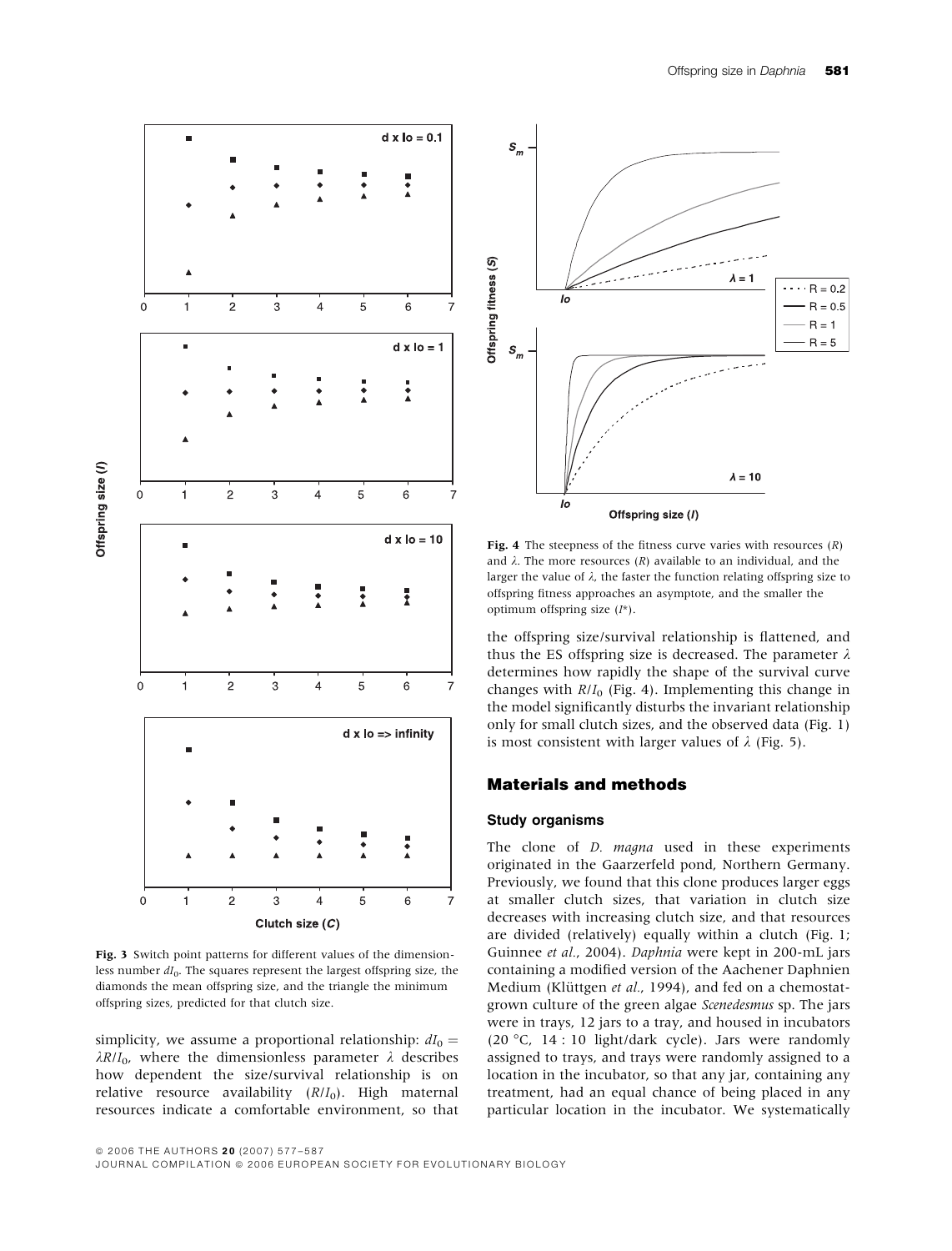

Fig. 5 Switch point patterns for varying values of  $\lambda$ , for the model where the shape of the size–survival curve depends on a mother's resources ( $dI_0 = \lambda R/I_0$ , see text for details). Squares represent the largest offspring size, and triangles represent the smallest offspring size, predicted for that clutch size.

rotated the jars within the trays, and the trays within the incubator, each day.

### Experiment 1: reproduction

#### Methods

We raised three generations of *Daphnia* to equilibrate conditions. The first two generations contained five Daphnia per jar and were fed  $1.5 \times 10^7$  algal cells per day per jar (for 72 jars  $\times$  5 *Daphnia*)jar = 360 *Daphnia*). The third generation comprised one Daphnia per jar, fed  $1.2 \times 10^6$  cells/*Daphnia*/day, for 120 Daphnia. To start a new generation, all neonates produced over a 24-h period were combined, then randomly allocated to jars. Throughout, Daphnia media was changed every-other day.

Figure 6 outlines the experimental design. When the third generation produced their third clutch of offspring,



**Fig. 6** Experimental design. Food treatments were low  $(L, 4 \times 10^5)$ cells/*Daphnia*/day) and high (H,  $32 \times 10^5$  cells/*Daphnia*/day). Sample sizes for the maternal generations were  $L = 51$ , and  $H = 33$ . When a Daphnia in the maternal generation produced her second clutch, two of her offspring were randomly chosen and one was placed into each of two treatments, H or L, which were identical to the maternal treatments. Age at maturity, size at maturity, and reproduction were monitored for the current generation.

one offspring from each mother was randomly assigned to one of two treatments: high food (H,  $32 \times 10^5$  cells/ Daphnia/day) or low food (L,  $4 \times 10^5$  cells/Daphnia/day). We refer to these *Daphnia* as the 'maternal generation'. When mothers in the maternal generation produced their second clutch of eggs, we used a camera attached to a dissecting microscope to photograph three eggs (or all eggs, if  $\leq$  3) from each mother through the mother's carapace. All eggs were in stage 1 of development as described by Threlkeld (1979). When these second clutch offspring hatched, two offspring  $( \leq 14 \text{ h}$  old) from each Daphnia were photographed and then placed (randomly) into a food treatment: H or L (these food treatments were identical to those in the maternal generation). We refer to these Daphnia as the 'current generation'.

We checked the current generation Daphnia twice per day, morning and evening, and recorded deaths. Age at maturation was defined as when eggs first became visible in the brood chamber. We photographed the current generation Daphnia when they reached maturation. Photographs were later used to measure body length (top of head to base of tail spine) and egg length (length of longest axis). All offspring produced by the current generation were counted. After a (current generation) Daphnia produced three clutches, she was removed from the experiment.

#### Statistics

We used the SAS system (Release 8.0; SAS Institute, Cary, NC, USA) for all data analyses. All linear regression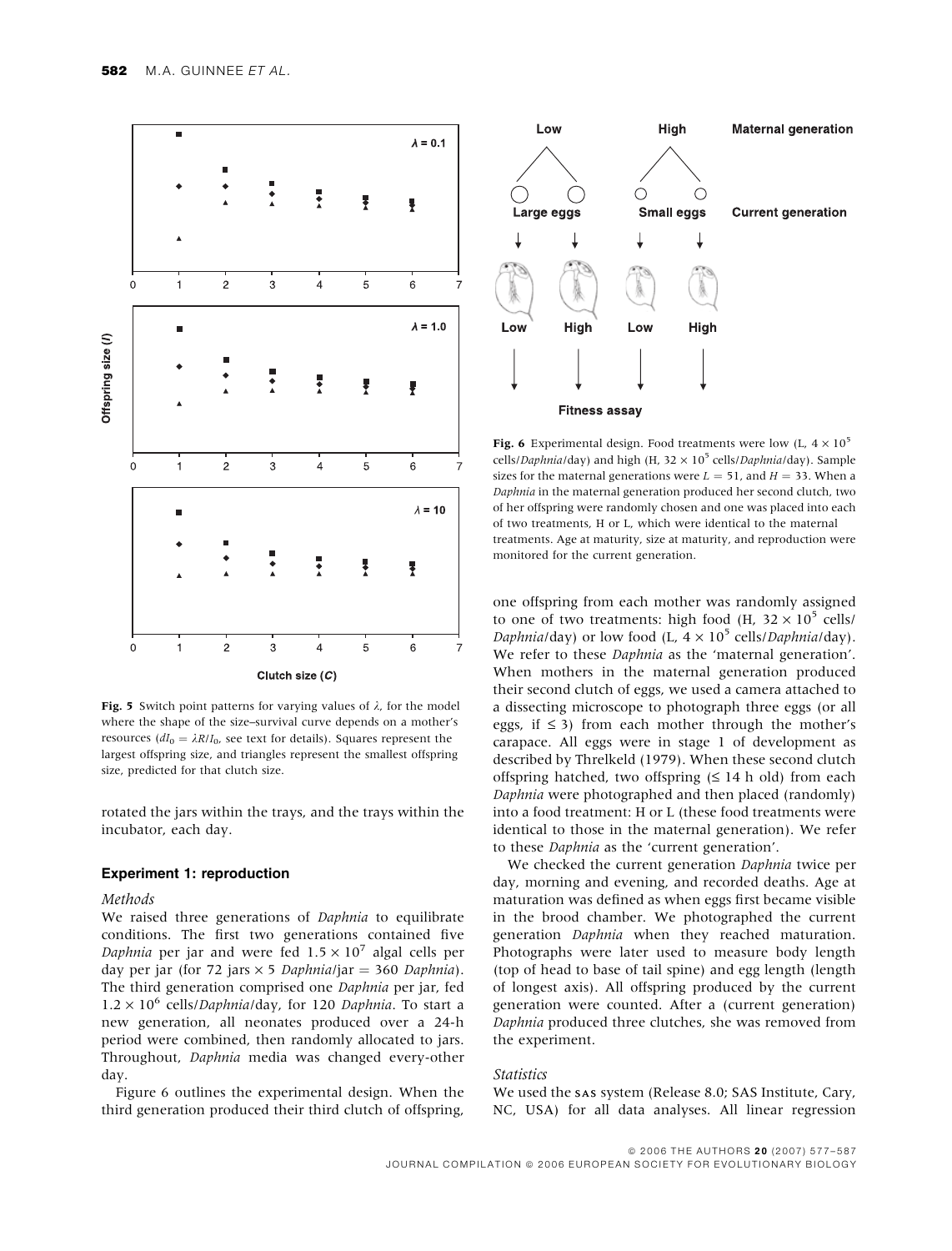analyses and mixed effects models were performed using the PROC MIXED procedure. Egg length and offspring length were averaged over mother to avoid pseudoreplication (Hurlbert, 1984). Nonsignificant interaction terms ( $P > 0.05$ ) were eliminated from models using backwards elimination (Crawley, 1993).

To confirm that egg size was dependent on maternal food availability, we tested for a relationship between the length of eggs produced by the maternal generation (averaged over mother) and food treatment using linear regression with the equation: egg length  $=$  food treatment. We determined whether offspring size was correlated with egg size using a Spearman's rank test to compare egg length (averaged over clutch) to offspring length (averaged over clutch). As eggs were not isolated for hatching, we could not match particular eggs to particular offspring. However, we have found previously in this clone that eggs from the same clutch are more similar in size relative to eggs from different clutches (Guinnee et al., 2004).

We tested whether the current and the maternal food environment affected age at maturity, size at maturity, and number of offspring produced in the first three clutches using mixed effects models. Age at maturity was square-root transformed to correct for heterogeneity of variances. The equations were: response variable (for current generation  $Daphnia$  = current treatment + maternal  $t$ reatment + current  $\times$  maternal treatment. Maternal Daphnia was included as a random factor.

### Experiment 2: survival

#### Methods

The preparation of the maternal generation was identical to that described above, i.e. there was a high and a low food maternal generation. When the Daphnia in the maternal generation produced a clutch, one randomly chosen offspring was placed in a well of a 6-well, multiwell plate (Corning Life Sciences, New York, NY, USA, flat bottomed wells, approximately 3.5 cm diameter) containing 6 mL Daphnia media. Placement of the Daphnia in the wells, and the wells within the incubator, were randomized. Daphnia were examined once per day, and lifespan recorded in days. This was carried out for

each of the first three clutches produced by each Daphnia. No food was provided and thus measurements represent survivorship under starvation conditions.

#### **Statistics**

We carried out a Cox proportional hazard model analysis using the PROC TPHREG procedure in the SAS system to determine whether maternal food treatment affects offspring survival. Clutches 1, 2 and 3 were analysed separately.

# Results

#### Experiment 1: reproduction

A total of 84 maternal generation and 138 current generation Daphnia were included in the experiment. A total of 151 eggs were measured, and 1833 neonates (produced by the current generation) were recorded. There was little mortality during the experiment (deaths in the current generation: 0 LL, 0 LH, 1 HL, 1 HH), and all surviving Daphnia reproduced.

Eggs produced by (maternal generation) mothers in the low food treatment were larger than eggs from (maternal generation) mothers in the high food treatment (mean  $\pm$  SD, High:  $0.36 \pm 0.022$  mm, Low:  $0.39 \pm 0.033$  mm;  $F_{1,70} = 12.1$ ,  $P < 0.001$ ). Egg length was positively correlated with neonate length, meaning that big eggs hatched into big offspring ( $n = 72$ ,  $r = 0.40$ ,  $P < 0.001$ ).

High food, be it in the maternal or current generation, was associated with early maturation (Table 3). Daphnia (current generation) were larger at maturation when current treatment  $=$  high, and when maternal treatment =  $\text{low}$  (Table 3). The current  $\times$  maternal food interaction did not affect age at maturation or size at maturation (in current generation *Daphnia*;  $P > 0.05$ ). The number of offspring produced over the first three clutches was positively correlated with current food treatment, but not affected by maternal food treatment or the interaction between the two (mean  $\pm$  SD, current treatment = L:  $6.8 \pm 1.3$ , current treatment = H: 25.0  $\pm$ 4.9; current treatment:  $F_{1,81} = 457.8$ ,  $P < 0.0001$ ; maternal treatment:  $F_{1,80} = 1.1$ ,  $P = 0.30$ , current  $\times$  maternal

Table 3 ANOVA table outlining the effect of current and maternal treatments on life history traits in *Daphnia magna*. As current  $\times$  maternal treatment was nonsignificant ( $P > 0.05$ ), it was not included in the final model. Least squares mean (LSM) values for age at maturity are backtransformed from square-root transformed data.

|                            | Current treatment                      |      |       |          | Maternal treatment                     |      |      |          | Current $\times$ maternal<br>treatment |      |      |
|----------------------------|----------------------------------------|------|-------|----------|----------------------------------------|------|------|----------|----------------------------------------|------|------|
| Trait                      | Relationship LSM                       | d.f. | F     | P        | Relationship LSM                       | d.f. | F    | P        | d.f.                                   |      |      |
| Age at maturity (days) LSM | H matured earlier<br>$L$ 13.12, H 7.56 | 1.50 | 650.9 | < 0.0001 | H matured earlier<br>$L$ 10.81, H 9.54 | 1.50 | 33.3 | < 0.0001 | 1.49                                   | 1.8  | 0.35 |
| Size at maturity (mm) LSM  | H were larger<br>L 2.48, H 2.80        | 1.47 | 175.1 | < 0.0001 | L were larger<br>$L$ 2.69, $H$ 2.60    | 1.47 | 12.5 | 0.0009   | 1.46                                   | 0.03 | 0.85 |

© 2006 THE AUTHORS 20 (2007) 577-587

JOURNAL COMPILATION © 2006 EUROPEAN SOCIETY FOR EVOLUTIONARY BIOLOGY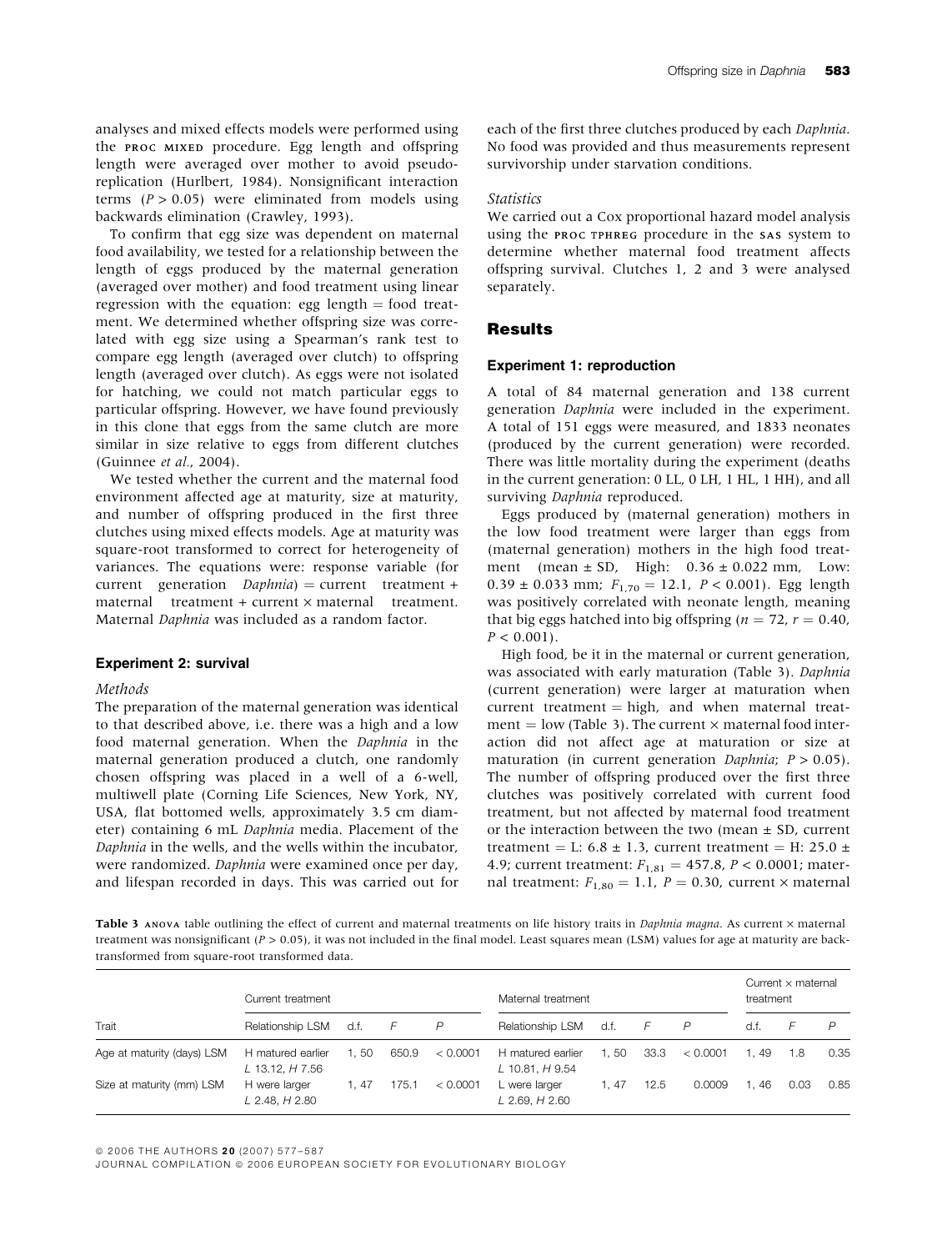

Fig. 7 Offspring production differed with current and maternal food treatment. The top graph is for current treatment  $= L$ , the bottom is for current treatment  $=$  H. Within each current food treatment, Daphnia from low-food mothers had produced fewer offspring at any day post-hatching than *Daphnia* from high-food mothers. Error bars are ± SEM. Endpoints are the median day on which Daphnia for that treatment had their third clutch. Daphnia that did not produce three clutches were excluded.

treatment:  $F_{1,79} = 0.1$ ,  $P = 0.81$ ). Within either current food treatment, Daphnia (current generation) from lowfood mothers produced fewer offspring than Daphnia (current generation) from high-food mothers (when compared with Daphnia in the same current food treatment; Fig. 7) because they began reproducing later.

# Experiment 2: survival

Survivorship was similar among treatments (mean  $\pm$  SD, clutch 1: L 9.7 ± 2.4 days, H 9.4 ± 2.2 days; clutch 2: L



Fig. 8 Survival curves for the first three clutches. There was no statistically significant difference  $(P > 0.05)$  in survival for those in the different treatments, high (solid lines) and low (dotted lines), for any clutch.

7.3  $\pm$  2.0 days, H 7.0  $\pm$  1.4 days; clutch 3: L 6.8  $\pm$ 0.6 days; H  $6.1 \pm 0.9$  days). Thus, maternal food treatment did not affect offspring survival under starvation conditions for any of the first three clutches (Fig. 8; clutch 1: Wald  $\chi_1^2 = 0.38$ , P = 0.55; clutch 2: Wald  $\chi_1^2 = 0.10$ ,  $P = 0.76$ ; clutch 3: Wald  $\chi_1^2 = 3.63$ ,  $P = 0.06$ ).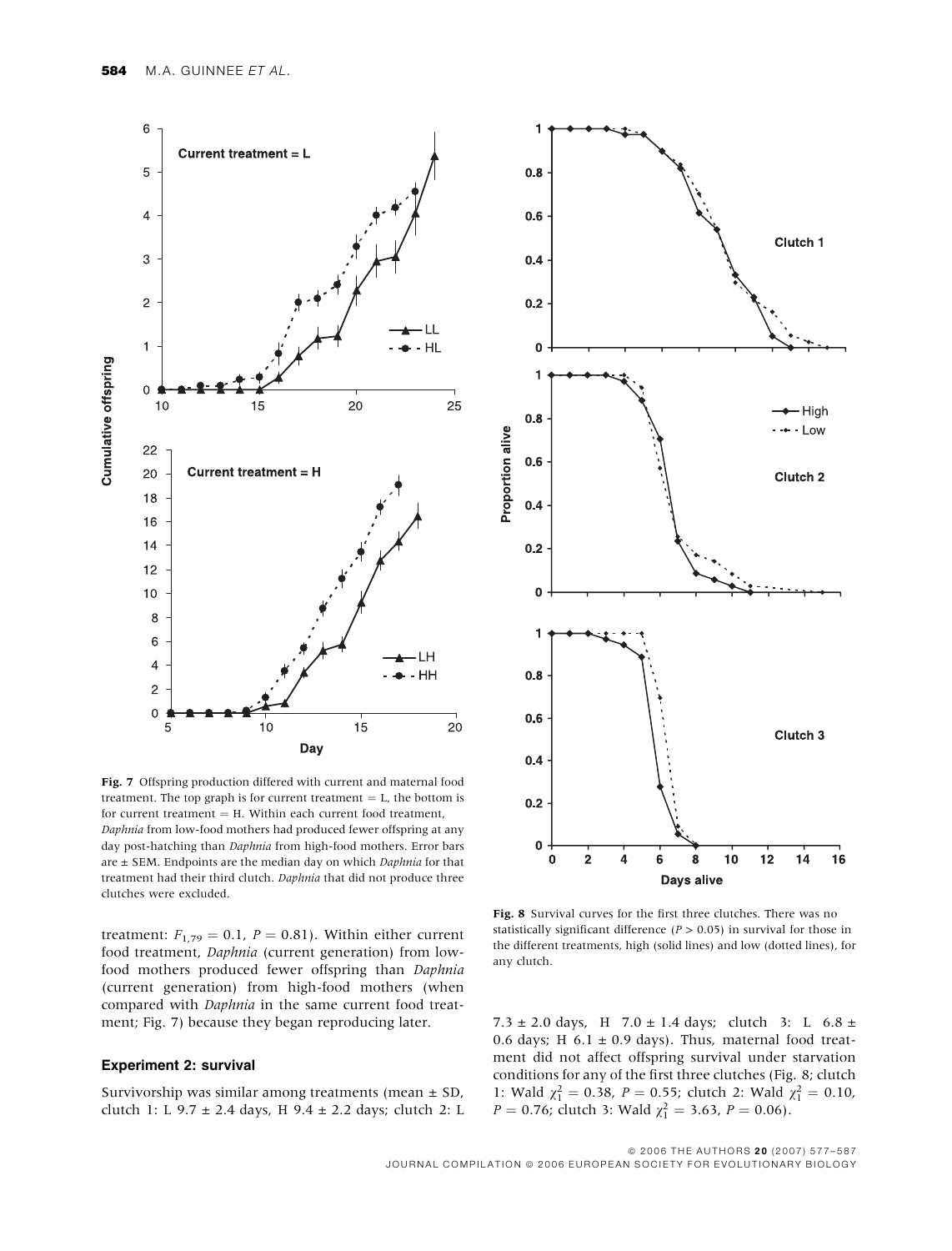# **Discussion**

Several studies have shown that in poor environments with low food availability, Daphnia produce larger offspring and smaller clutch sizes (Guinnee et al., 2004; Table 1; Fig. 1). We expanded upon the model of Charnov & Downhower (1995) and Charnov et al. (1995) to investigate possible explanations for this. We found that the observed pattern of mean egg volume decreasing with greater food availability, when larger clutch sizes are produced, can be theoretically explained by either: (1) the ES egg volume decreasing with food availability (Fig. 4; see also Ebert, 1994); or (2) a lower limit on egg size that is close to the ES egg size (Fig. 2). We then tested the first of these possibilities experimentally with D. magna. We found no evidence for the required interaction between resource availability and the advantage of being large, or indeed any evidence that larger offspring are more fit (Figs 7 and 8).

In contrast, data from the literature supports the idea that the lower limit on egg size is similar to the ES egg size. In the present study, we have demonstrated theoretically that the rate of decrease in egg size can be determined by the dimensionless number  $dI_0$ , where  $I_0$  is the minimum viable egg size and d controls the shape of the offspring size/survival curve. A large  $dI_0$  means that  $I^*$ (the optimal egg size) is very similar to the minimum viable egg size  $I_0$ , because offspring survival increases sharply then levels off very rapidly with increases in egg size. This provides a potential explanation for the results of Guinnee et al. (2004), with the observed data (Fig. 1) consistent with an offspring survival function which steps up from zero to maximum survival as egg size reaches the minimum viable size, indicating that increased provisioning does not appear to benefit alreadyviable eggs. But could the offspring survival curve be steep enough for this to be true?

Bell (1983) found a steep function relating egg size and likelihood of hatching in *D. pulex*, and that eggs below a certain size never hatched (Fig. 9; a difference in size of 25 % can lead to a > 50 % increase in survival). If this represents a general pattern across Daphnia species, this suggests that  $I^*$  might be very similar to the minimum egg size  $(I_0)$ . Interestingly, if this is the case, Daphnia have little room for error – if they produce eggs that are the slightest bit smaller than the ES, the fitness of the clutch will be zero.

In agreement with Ebert (1994), we have shown theoretically that selection for smaller eggs when resources are abundant is a possible explanation for the observed pattern of decreasing mean egg size with increasing clutch size. This prediction of large offspring at low food should evolve if three conditions are met: (1) maternal environment is indicative of offspring environment; (2) the environment is variable enough that plasticity in offspring size will have been favoured; and (3) the benefit of being large is greater in low-food environments as opposed to high-food environments. Daphnia have a short generation time, therefore it is reasonable to expect that maternal food availability is indicative of offspring food availability (Boersma, 1997), supporting condition 1. Food availability in the wild is likely to be highly variable (Gliwicz & Guisande, 1992), and Daphnia have extremely plastic life-history characteristics in response to food availability (Table 1; Green, 1956; Lynch & Ennis, 1983; Ebert, 1994; LaMontagne & McCauley, 2001), supporting condition 2.

Our experimental work sought to test whether condition 3 held. Specifically, we explored how the fitness consequences of being born from a large egg (produced by mothers in a low-food environment) or small egg (produced by mothers in a high-food environment) varied with food availability. We expected that larger offspring should be fitter than smaller offspring, and that this fitness advantage should be most apparent in stressful environments where food availability to these offspring is low. Thus there should be an interaction between maternal food treatment (which determines offspring size) and current food treatment. We found no evidence that Daphnia from mothers in low food were fitter than those produce by mothers at high food, as (larger) offspring produced by mothers in low food took longer to reproduce, and they produced fewer offspring per unit time regardless of current conditions (Table 3; Fig. 7). We found no maternal  $\times$  current food interaction for any of our fecundity-related fitness measures. Furthermore, we found that larger offspring, produced by mothers in a limited food environment, had no statistically significant survival advantage under starvation conditions, although in our experiments offspring from low-food mothers did live slightly longer (Fig. 8).

Fitness, however, is notoriously difficult to measure. It is, for example, highly context-dependent, and there may be food conditions or life-history features we did not study under which a fitness advantage for large offspring would be revealed. However, our theoretical results indicate that offspring fitness must be tightly dependent on maternal resources (Fig. 4, where  $\lambda = 10$ ) for the hypothesis that large eggs are adaptive in low food levels to fit the D. magna data (Fig. 1). Given this, we did not expect the advantage of being larger to be difficult to detect with our measures of fecundity. It was equally surprising that (large) *Daphnia* from low-food mothers did not have improved survivorship under starvation conditions.

Two previous studies have explored the effect of maternal food treatment on Daphnia reproduction, although these studies used  $D$ . pulex (Lynch & Ennis, 1983; LaMontagne & McCauley, 2001). Similar to our results, Lynch & Ennis (1983) found that offspring produced by low-food mothers had less early reproduction (for a given current treatment). We additionally found that offspring produced by low-food mothers were larger at maturity (for a given current food treatment), as

<sup>© 2006</sup> THE AUTHORS 20 (2007) 577-587

JOURNAL COMPILATION © 2006 EUROPEAN SOCIETY FOR EVOLUTIONARY BIOLOGY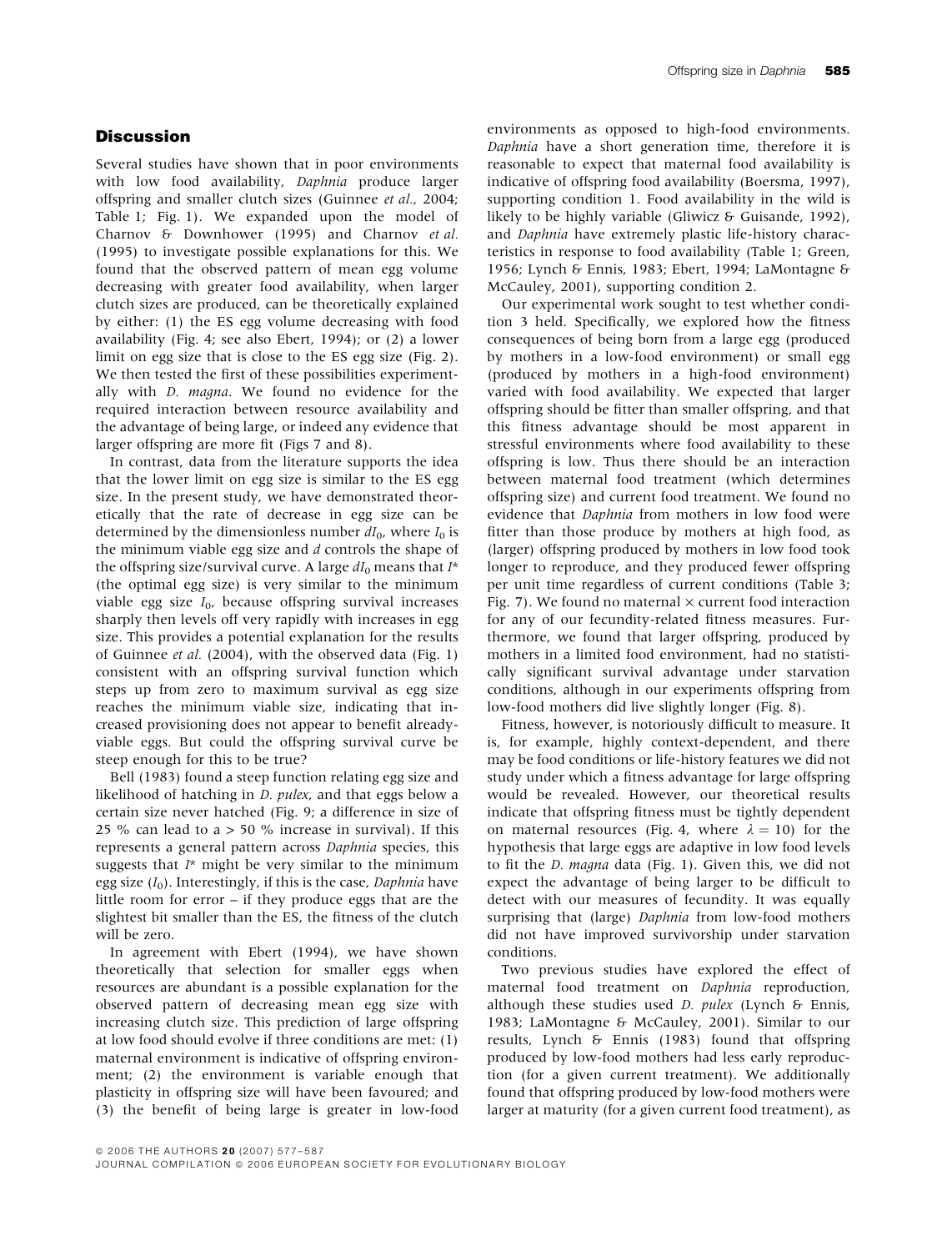

Fig. 9 Proportion hatching increases with egg volume. This figure is redrawn from Bell (1983), and shows data from three separate experiments using Daphnia pulex. Polynomial (incorporating a squared term) lines of best fit: experiment 1,  $y = -0.077x^2 + 1$  $1.06x - 3.05$ ,  $r^2 = 0.81$ ; experiment 2,  $y = -0.044x^2 + 0.66x - 1.71$ ,  $r^2 = 0.93$ ; experiment 3,  $y = -0.065x^2 + 0.87x - 2.34$ ,  $r^2 = 0.88$ . See original publication for details on materials and methods.

was also found by LaMontagne & McCauley (2001; under food-limited conditions). It might be that simple resource provisioning differences cannot explain the maternal effects observed in Daphnia. Perhaps offspring from mothers in low-food environments are programmed to be cautious, and save resources for later reproduction. Future experiments might gain useful insight into the trade-off between reproduction and survival by studying survivorship under a more comprehensive range of conditions.

Our experiments and theoretical results assume that egg size is an accurate measure of resources allocated to an egg, an assumption that has been made previously (see Charnov et al., 1995; Guinnee et al., 2004). While it has been demonstrated in Daphnia that egg size is predictive of offspring size (the present study; Goulden et al., 1987; Ebert, 1993; Lampert, 1993), and, moreover, Bell's (1983; Fig. 9) results support a link between egg size and fitness, it is nevertheless possible that eggs produced by mothers experiencing different environmental conditions differ in some important way not measured by size. For example, maternal food condition has been shown to affect carbon : nitrogen ratios in D. pulicaria (Tessier & Consolatti, 1991). Interestingly, first clutch eggs in *Daphnia* are generally the smallest (egg sizes were not compared among clutches in the present study, but see Glazier, 1992; Boersma, 1997 and references therein), and here first clutch eggs had the highest survival (Fig. 8), suggesting that egg size may not be the only factor influencing egg quality. Additionally, the models we tested also assume that the amount of resources a mother has for reproduction  $(R)$  is fixed. If this is not the case, any extra resources above and beyond that needed for producing the optimal size (or resource-laden) eggs might be invested in growth, future reproduction, or other functions. In sum, if eggs differ chemically, or if R is not fixed, optimal clutch size models could become significantly more complicated, and these are interesting topics in need of further investigation.

To conclude, Daphnia often produce larger eggs and/or offspring when food is limited (Table 1). This pattern might be adaptive if being a larger offspring is more important when food is limited (Hutchinson, 1951; Green, 1966; Goulden et al., 1987; Gliwicz & Guisande, 1992; Ebert, 1994). Our theoretical results are consistent with this hypothesis, but our experiments found that offspring produced by low-food mothers did not have higher fitness, and there was no evidence of a mater $nal \times current$  food environment interaction. Our theoretical results also suggest that a negative relationship between egg size and clutch size could be the result of a minimum viable egg size that is similar to the  $I^*$  egg size. This hypothesis is consistent with the literature which finds the likelihood of hatching is strongly dependent on egg size (Bell, 1983; Fig. 9), and it would be extremely useful to investigate this further. These results suggest that a negative relationship between food availability and egg size need not result solely from an adaptive switch to larger offspring under food-limited conditions, but instead arise from the combination of a minimum viable egg size and egg-size optimization. These patterns remain qualitatively well described by the small clutch model of Charnov & Downhower (1995) and Charnov et al. (1995).

# Acknowledgments

We thank A. Read for support and use of equipment, S. Mitchell for many years of patient advice, K. Watt, F. Burgess and W. Chadwick for technical assistance, and two anonymous reviewers for their helpful comments on an earlier version of this manuscript. This work was funded by the Wellcome Trust, National Environment Research Council, Biotechnology and Biological Sciences Research Council, Royal Society, a National Science Foundation Graduate Research Fellowship, and The School of Biological Sciences at the University of Edinburgh.

# References

- Bell, G. 1983. Measuring the cost of reproduction, III. The correlation structure of the early life history of Daphnia pulex. Oecologia 60: 378–383.
- Bernardo, J. 1996. The particular maternal effect of propagule size, especially egg size: patterns, models, quality of evidence and interpretations. Am. Zool. 36: 216–236.